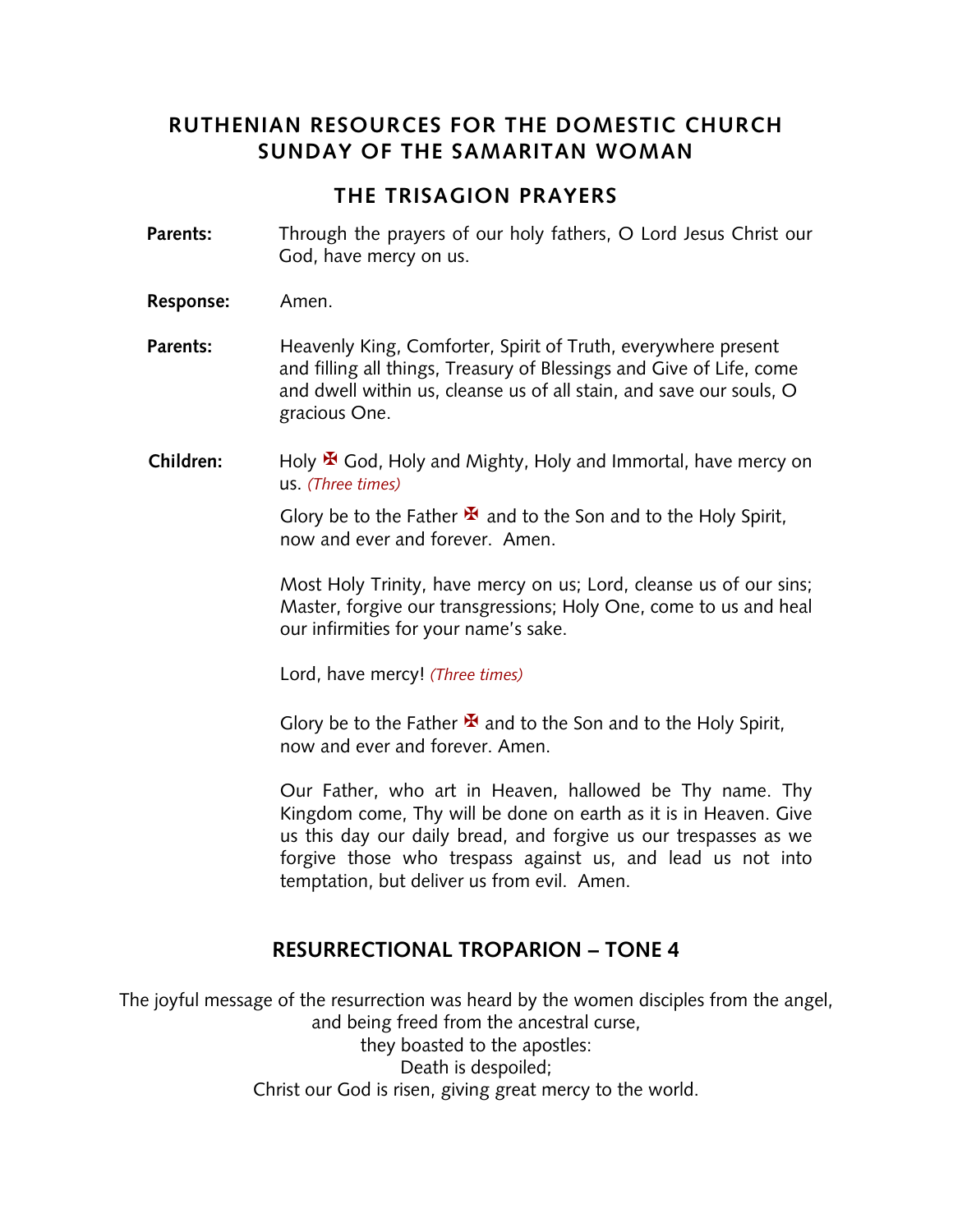## **EPISTLE: ACTS 11:19 - 30**

In those days when the disciples were dispersed by the persecution that had broken out over Stephen, they went all the way to Phoenicia and Cyprus and Antioch, speaking the word to none but the Jews. But some of them were Cypriots and Cyreneans, and as they reached Antioch, they were speaking to the Greeks, announcing the Good News of the Lord Jesus. And the Lord's hand was with them, and a great number believed and turned to the Lord.

And word concerning them came to the ears of the church in Jerusalem and they sent Barnabas as far as Antioch. And when he got there and saw the grace of God, he rejoiced and encouraged them all to stay in the Lord with steadfast hearts: for he was a good man, and full of the Holy Spirit and of faith. And a great multitude was added to the Lord. And Barnabas traveled to Tarsus, looking for Saul, and when he found him, he brought him back to Antioch. And it happened that for a whole year they took part in the church meetings and taught a large number of people, and it was in Antioch that the disciples were first called "Christians."

Now in those days some prophets from Jerusalem came down to Antioch, and one of them named Agabus got up and revealed through the Spirit that a dire famine was threatening the whole world — and it occurred during the reign of Emperor Claudius. And so, the disciples decided to send relief to the brethren living in Judea — each one as much as he could afford — and this they did, sending it to the presbyters by the hands of Barnabas and Saul.

## **GOSPEL: JOHN 4:5 - 42**

At that time Jesus came to a town of Samaria called Sichar, near the field that Jacob gave to his son Joseph. Now Jacob's well was there. Jesus therefore, wearied as he was from the journey, was sitting at the well. It was about the sixth hour. There came a Samaritan woman to draw water. Jesus said to her, "Give me to drink," for his disciples had gone away into the town to buy food. The Samaritan woman therefore said to him, "How is it that you, although you are a Jew, ask drink of me, who am a Samaritan woman?" For Jews do not associate with Samaritans. Jesus answered and said to her. "If you only knew the gift of God, and who it is who says to you, 'Give me to drink,' you perhaps would have asked of him, and he would have given you living water."

The woman said to him, "Sir, you have no pail, and the well is deep. Where can you get living water from? Are you greater than our father Jacob who gave us the well, and drank from it, himself, and his sons, and his flocks?" In answer Jesus said to her, "Everyone who drinks of this water will thirst again. He, however, who drinks of the water I will give him shall never thirst; but the water I will give him shall become in him a fountain of water, springing up unto life everlasting."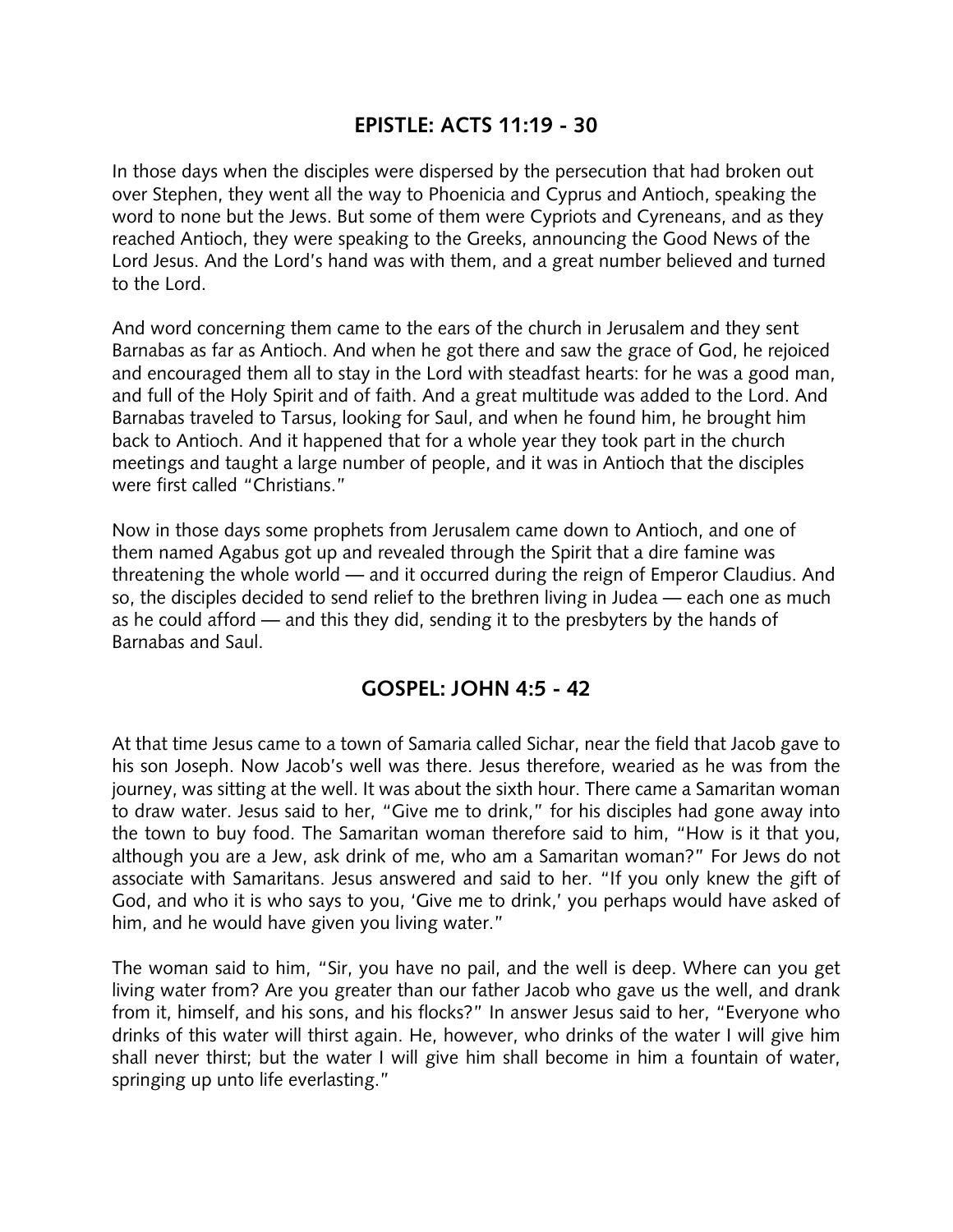The woman said to him, "Sir, give me this water that I may not thirst, or come here to draw." Jesus said to her, "Go, call your husband and come here." The woman answered and said, "I have no husband." Jesus said to her, "You have said well, I have no husband, for you have had five husbands, and the man you now have is not your husband. In this you have spoken truly. "The woman said to him, "Sir, I see you are a prophet. Our fathers worshipped on this mountain, but you say Jerusalem is the place where one ought to worship."

Jesus said to her, "Woman believe me, the hour is coming when neither on this mountain nor in Jerusalem will you worship the Father. You worship what you do not know; we worship what we know, for salvation is from the Jews. But the hour is coming, and is now here, when the true worshippers will worship the Father in spirit and in truth. For the Father also seeks such to worship him. God is spirit, and those who worship him must worship in spirit and in truth." The woman said to him, "I know that the Messiah is coming (who is called Christ), and when he comes he will tell us all things." Jesus said to her, "I who speak with you am he." And at this point his disciples came; and they wondered that he was speaking with a woman. Yet no one said, "What do you seek?" or "Why do you speak with her?"

The woman therefore left her water-jar and went away into the town, and said to the people, "Come and see a man who has told me all I have ever done. Can he be the Christ?" They went out from the town and came to meet him. Meanwhile, his disciples begged him, saying, "Rabbi, eat." But he said to them, "I have food to eat of which you do not know." The disciples therefore said to one another, "Has someone brought him something to eat?" Jesus said to them, "My food is to do the will of the one who sent me, to accomplish his work. Do you not say, 'There are yet four months, and then comes the harvest'? Well, I say to you, lift up your eyes and behold that the fields are already white for the harvest. And the one who reaps receives a wage, and gathers fruit unto life everlasting, so that the sower and the reaper may rejoice together. For herein is the proverb true, *'One sows, another reaps.'* I have sent you to reap that on which you have not labored. Others have labored, and you have entered into their labors."

Now many of the Samaritans of that town believed in him because of the word of the woman who bore witness, "He told me all I have ever done." When, therefore, the Samaritans had come to him, they begged him to stay there; and he stayed two days. And far more believed because of his word. And they said to the woman, "We no longer believe because of what you have said, for we have heard for ourselves and we know this is in truth the Savior of the world," the Christ.